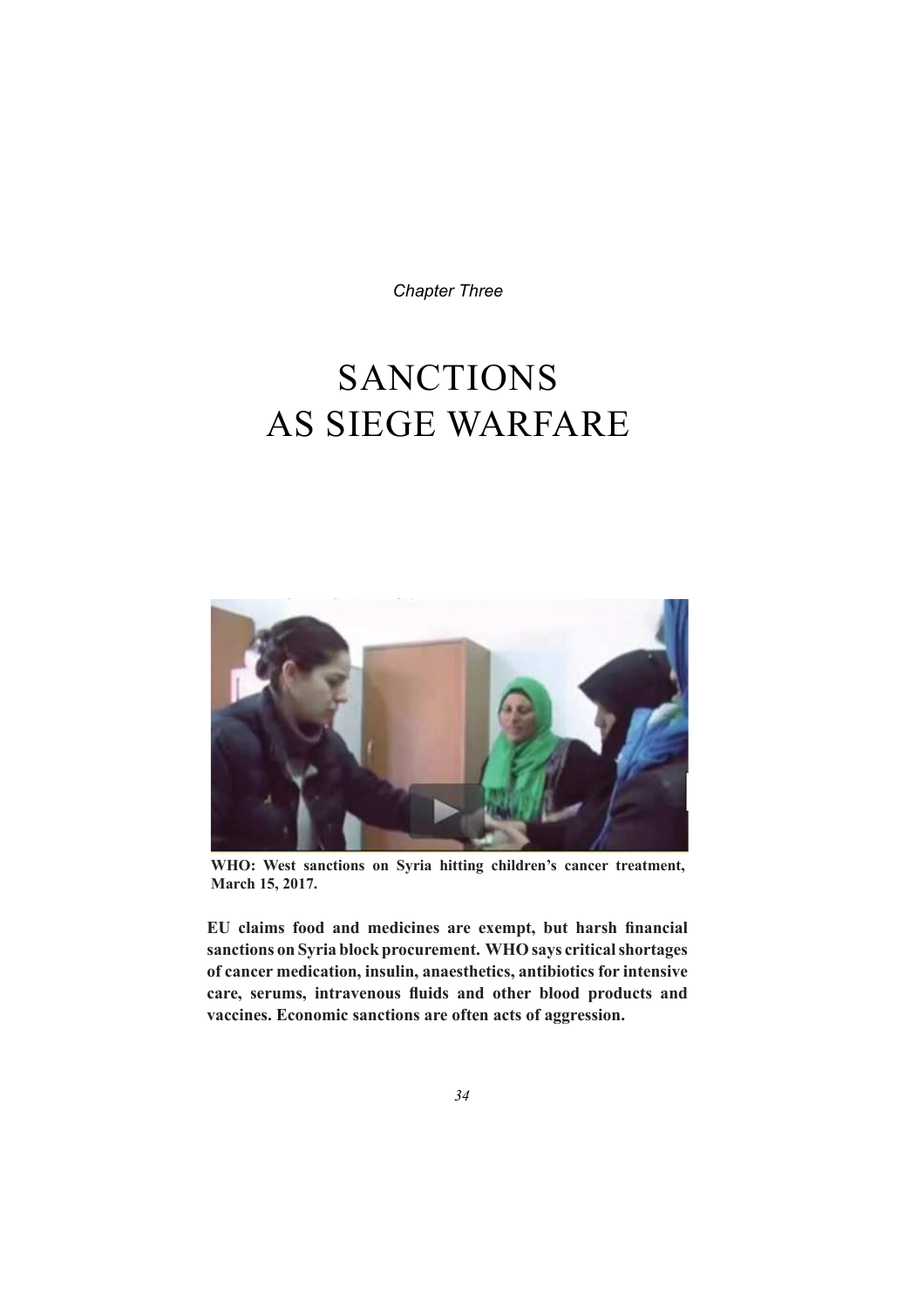This chapter studies the persistent use of economic 'sanctions' as a measure of hybrid warfare, and so part of the composite aggression which includes malicious propaganda, economic siege, sabotage, terrorism and at times open warfare.

This discussion largely ignores the debate over whether sanctions achieved the 'foreign policy goals' of the USA. Such goals are almost entirely contrary to the post-1945 international order. As it happens, even though the unilateral US use of sanctions has expanded in recent decades (Carter 1987), studies have found them to be a 'success' in only 12% to 34% of cases (Pape 1998: 66). Washington insiders like Richard Hass admit that 'all too often sanctions … hurt American economic interests without changing the target's behaviour for the better' (Haas 1998). All this has occurred in a period in which liberal trade and investment has been promoted through agencies such as the GATT/WTO and regional bodies. In these circumstances, the expansion of unilateral sanctions regimes is perhaps surprising, unless sanctions are understood as supplementary weapons of war.

In any case, this discussion keeps its focus on resistance to what is increasingly recognised as illegitimate economic aggression, and even great crimes. For this purpose the first question must be, what are legitimate 'sanctions' or economic reprisals, and where does illegitimate economic aggression begin? Next, what are the parameters of this siege warfare? Several dozen countries have been directly targeted, by the USA and by the European Union. Finally, what resistance strategies have been adopted by key targets such as Cuba, Iran, Syria and North Korea?

#### **1. When do sanctions become warfare?**

When does a simple refusal to engage in commercial relations (or 'an embargo') become aggression or siege warfare? There is some law on this question, but it is not strictly a legal matter. Questions of political legitimacy also arise.

In traditional international law there are two principles said to limit a state's retaliation against others: that the response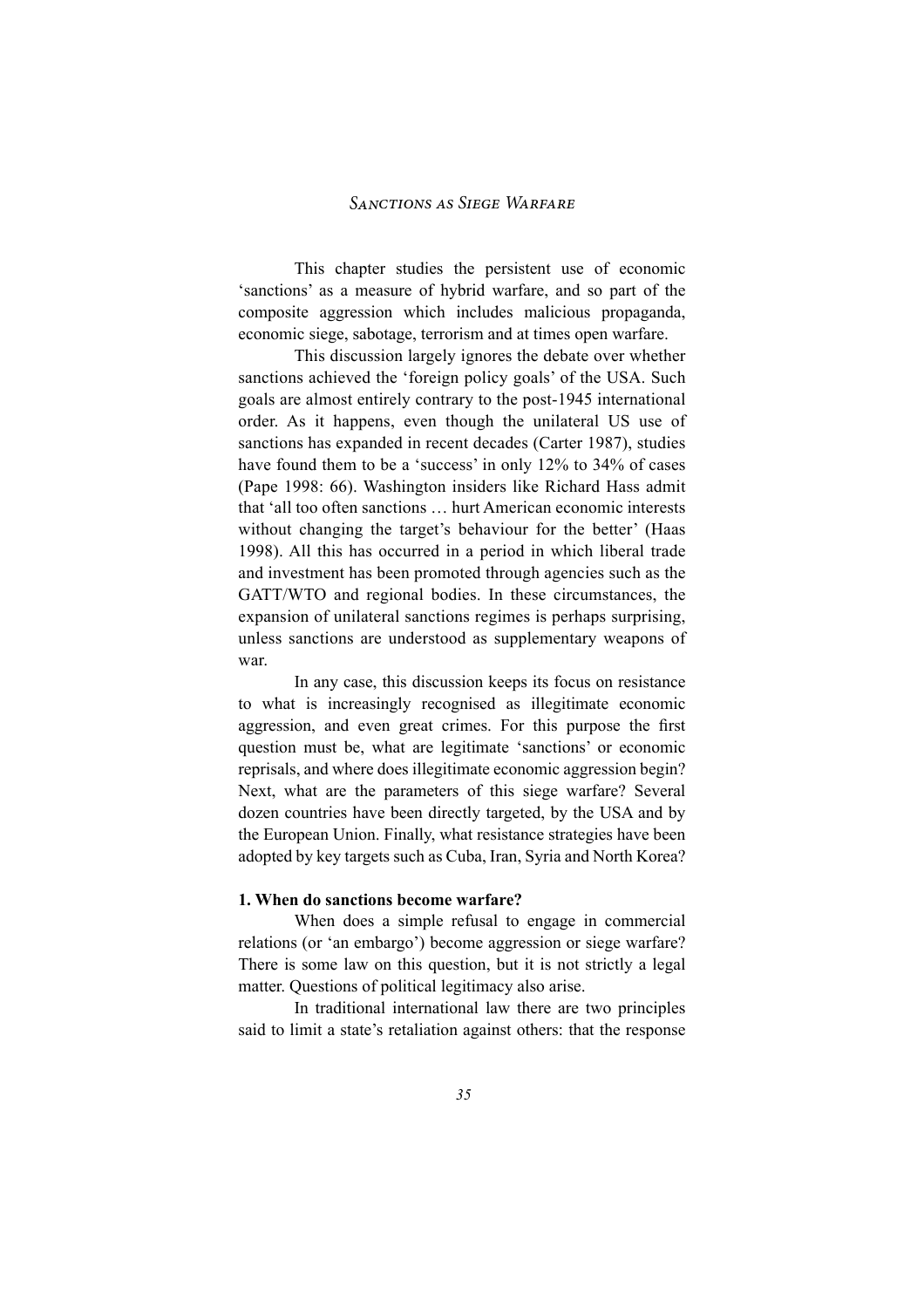#### ----- -- - - ---AXIS OF RESISTANCE

should be 'in proportion' to an alleged action by the other; and that any reprisal only comes after attempts at negotiation (Shneyer and Barta 1981: 465). So for example, it is said that the initial US sanctions against Cuba (before the fuller measures imposed in 1962) could have been argued as justifiable counter-measures during the breakdown in negotiations over compensation for property nationalised in 1960-61 (White 2018: 8). Yet the later, stronger measures, with illegitimate political and coercive goals, breach a range of international laws.

As the US Office of Legal Counsel acknowledged in 1962 with regard to Washington's plan to launch a blockade of Cuba, the term 'blockade' has a special warlike meaning and "there is no such thing as a 'pacific blockade' or a 'blockade during time of peace"". It was, however, argued that a blockade might be justified 'to preserve the peace' (OLC 1962).

The US has maintained the softer term 'embargo' for its various economic measures against Cuba, to draw attention to the less aggressive sounding 'prohibitions on exports between one country and another'. Nevertheless, since 1962 the US measures have comprised an economic blockade, as they attempted to pressure the Cuban people and 'to control actions of third party states' (Shneyer and Barta 1981: 452). The tightening of this blockade in the 1990s has been described as a policy of imposing 'deliberate harm' (White 2018: 14).

Yet international law prohibits the exercise of economic coercion, by the principle of non-intervention and through an implied ban in the UN Charter. This is supplemented by customary and treaty law in areas such as trade, shipping and telecommunications. The illegality is more obvious when there is an 'unlawful intent', such as damaging the economy of another nation or retaliation for the purpose of political coercion (Shneyer and Barta 1981: 468, 471-475). Also illegal are measures which damage the rights of third parties. Unlawful aims, aggressive intent and damage to third parties can be seen throughout much of Washington's unilateral sanctions regimes.

However, given that sanctions against nations affect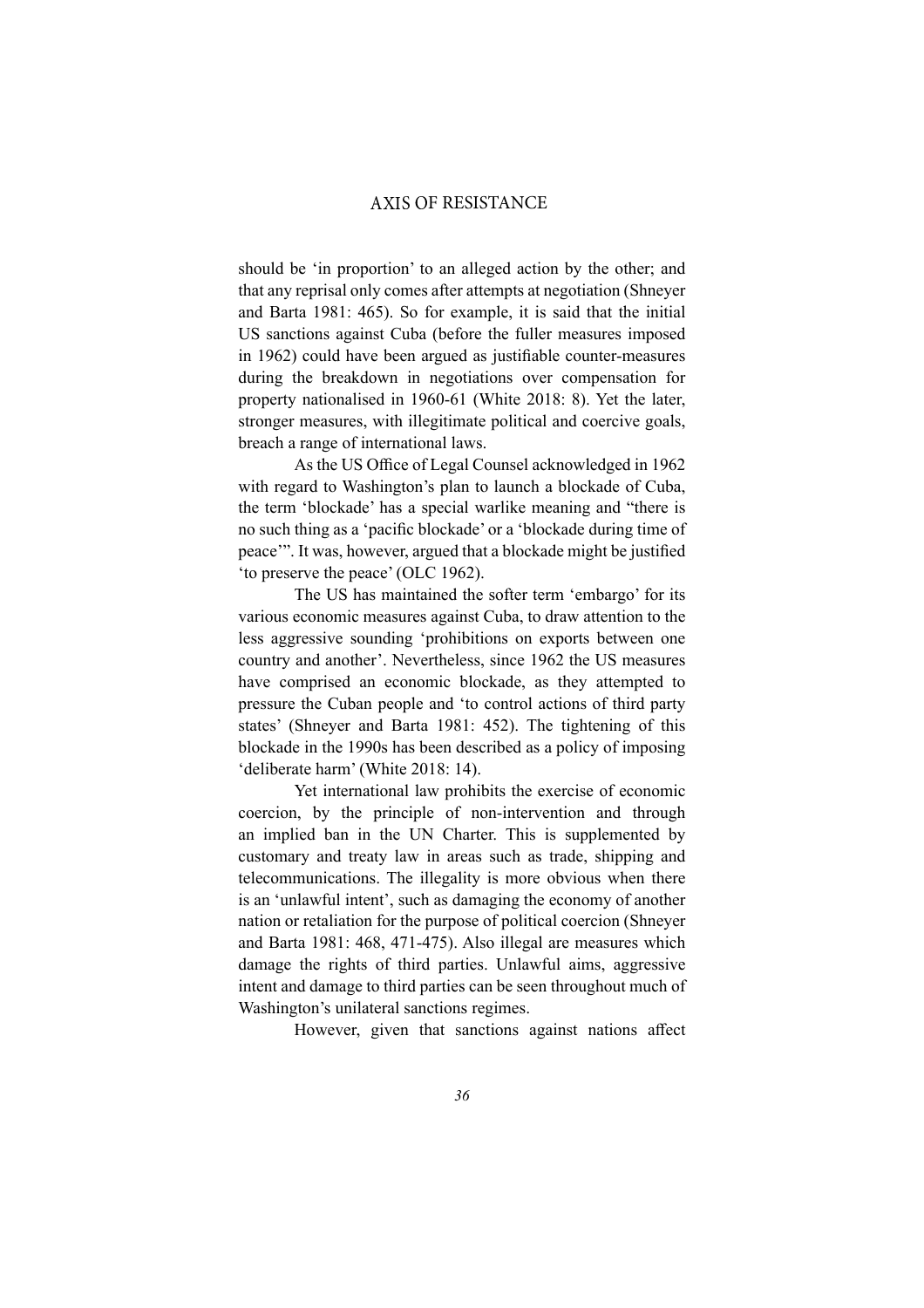entire populations, there is an additional question over their political legitimacy. Does the affected population 'consent' to the measures? This principle was respected in the process of building legitimate sanctions against the apartheid system in South Africa. It has particular force because political legitimacy pretexts (e.g. an alleged lack of democracy in the targeted state) are used for aggressive sanctions. So a fair question is: has there been any attempt to show the demand for sanctions by those most likely to be affected?

The demand for boycott and sanctions on apartheid South Africa was charted very carefully by a broad coalition of popular movements. A consensus was developed for national and then international boycotts in the late 1950s, then the call for sanctions came in the early 1960s, after many mass organisations were banned. Following this, the UN General Assembly adopted resolution 1761 (XVII) which called on members states to impose sanctions on South Africa. As Reddy  $(1965: 10)$  points out, 'the initiative for boycott and sanctions came from the national liberation movement of South Africa, and [was] carried forward internationally with the support of African and other states, as well as men and women of conscience in western countries'. Western states eventually joined in with sanctions in the late 1980s. After they made their contribution to the ending of apartheid, Nelson Mandela in 1993 called for an end to sanctions (except for those on arms, until a transitional government was established), as concrete steps were by then being taken to dismantle the apartheid system (Preston 1993).

Unilateral sanctions applied by the EU and the USA do not take such a course. It is not hard to find evidence of unlawful and malign intent against entire populations, in the history of Washington's sanction regimes. Concerning Cuba, in the early 1960s, senior US official Lester Mallory argued for damaging economic attacks on the population as a means of indirectly undermining what they acknowledged was a popular Cuban government: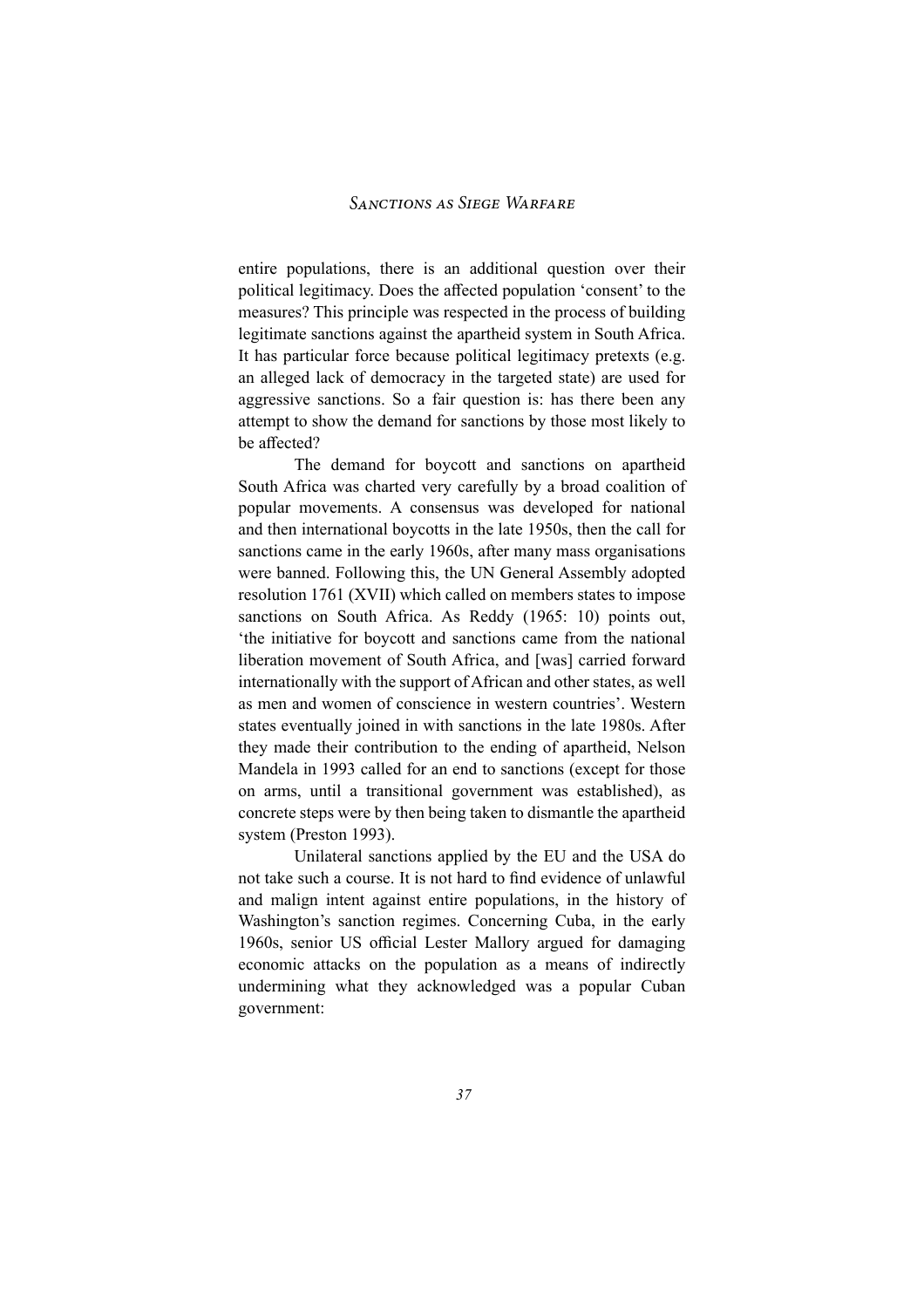The majority of Cubans support Castro (the lowest estimate I have seen is 50 percent) ... The only foreseeable means of alienating internal support is through disenchantment and disaffection based on economic dissatisfaction and hardship … every possible means should be undertaken promptly to weaken the economic life of Cuba … to bring about hunger, desperation and overthrow of government (Mallory 1960).

This was a calculated assault on an entire population.

Cuba, in its report for the UN in 2018, said that US blockade laws and regulations (a combination of ten laws and decrees) since 1962 breached the UN Charter and GATT-WTO trade law, while also violating the rights of third party sovereign nations. The sanctions in law are accompanied by 'prohibitions, threats and blackmail' against third parties, by US Government representatives. The measures aimed at 'bringing the Cuban people to its knees by hunger and diseases [and] has resulted in sensitive social sectors such as public health and food being kept among the principal objectives' of the US blockade (MINREX  $2018:51-55$ ).

Similarly, when speaking of measures against the democratically elected government of Salvador Allende in Chile in the early 1970s, US President Nixon expressed the hope of forcing political upheaval and change by measures designed 'to make the economy scream' (Kornbluh 2017). That meant Nixon intended direct damage to public health, food security, well-being and safety. It was effectively a criminal intent.

The reckless, war-linked nature of US sanctions was further illustrated in the economic measures against Iraq, prior to the illegal 2003 invasion. In that case US sanctions were reinforced by UN sanctions, after the First Gulf War of 1990-91. North American columnist Thomas Friedman urged Washington's attacks on its former client state in Baghdad, calling for: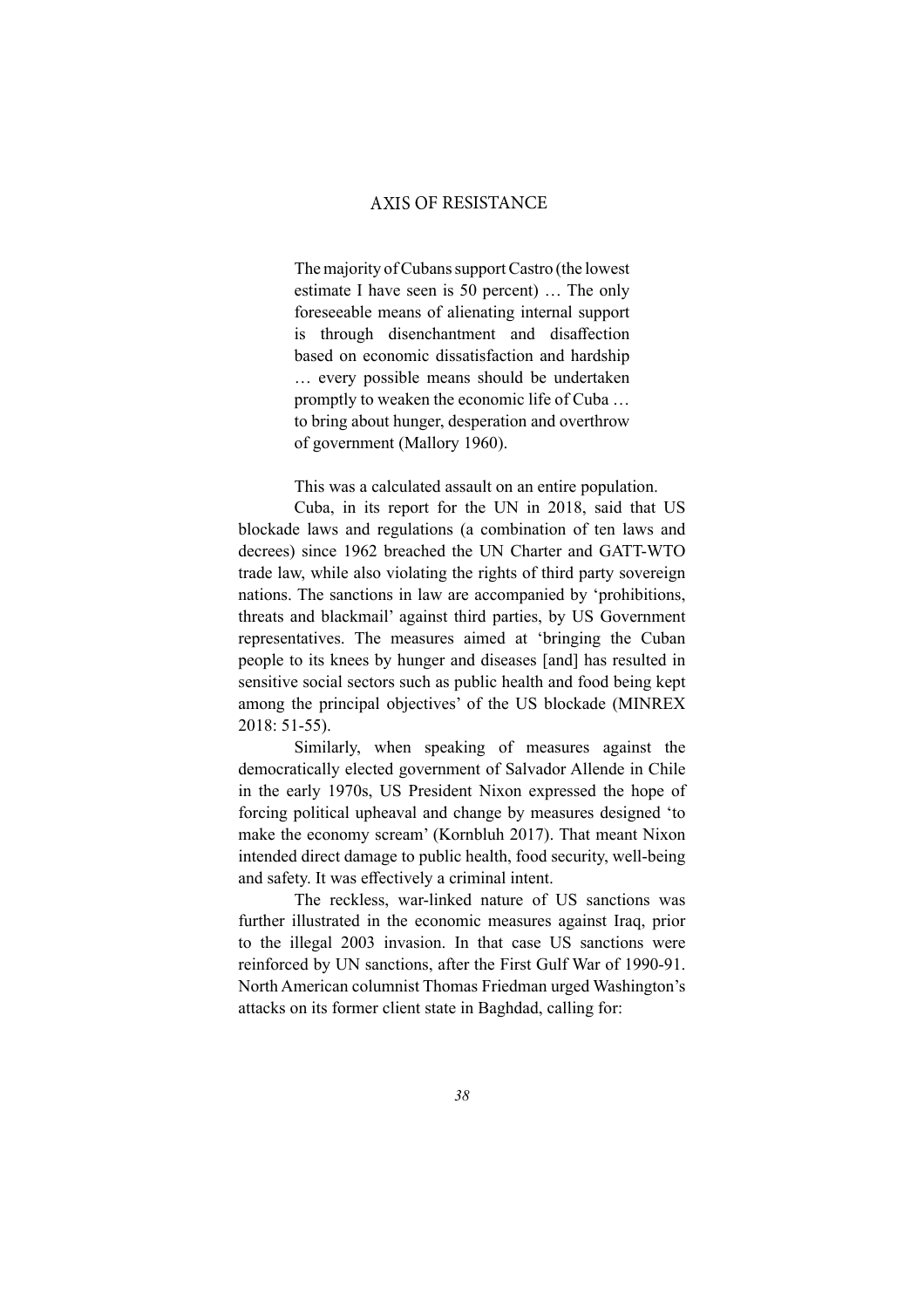bombing Iraq, over and over and over again … America will use force, without negotiation, hesitation or UN approval ... Blow up a different power station in Iraq every week, so no-one knows when the lights will go off or who's in charge.

Diplomat Madeleine Albright infamously responded, 'We think the price is worth it', to the question of whether she could justify, as the price of sanctions, the death of  $500,000$ Iraqi children. She later claimed 'Saddam Hussein ... is the one responsible for starving children, not the United States of America' (Arnove 2000: 14-15, 112). That was a self-serving excuse, intended to deflect attention from a great criminal project.

A similarly illegal threat was heard more recently from US Secretary of State Mike Pompeo, in relation to a new round of US sanctions imposed on Iran. Washington's lead diplomat threatened the Iranian people with imposed hunger if their government persisted with military support for the independent peoples of the region (Palestine, Lebanon, Syria, Iraq and Yemen): 'The leadership has to make a decision that they want their people to eat' (Cole 2018), he said, trying to shift the blame for US aggression onto others. Successive US administrations have 'normalised' sanctions regimes as aggressive practice which forms part of broader war and illegitimate regime change strategy.

In none of these examples of US sanctions regimes against Cuba, Chile, Iraq and Iran, was there any real attempt to seek consent or approval from the affected populations. These sanctions regimes had none of the democratic character of those imposed on apartheid South Africa.

#### **2. The scope of economic war**

Concern at the United Nations over the widespread use of 'coercive unilateral measures' led to a UN Human Rights Council statement in 2014, which rejected the use of unilateral coercive measures 'not in accordance with international law, international humanitarian law, the Charter of the United Nations and the norms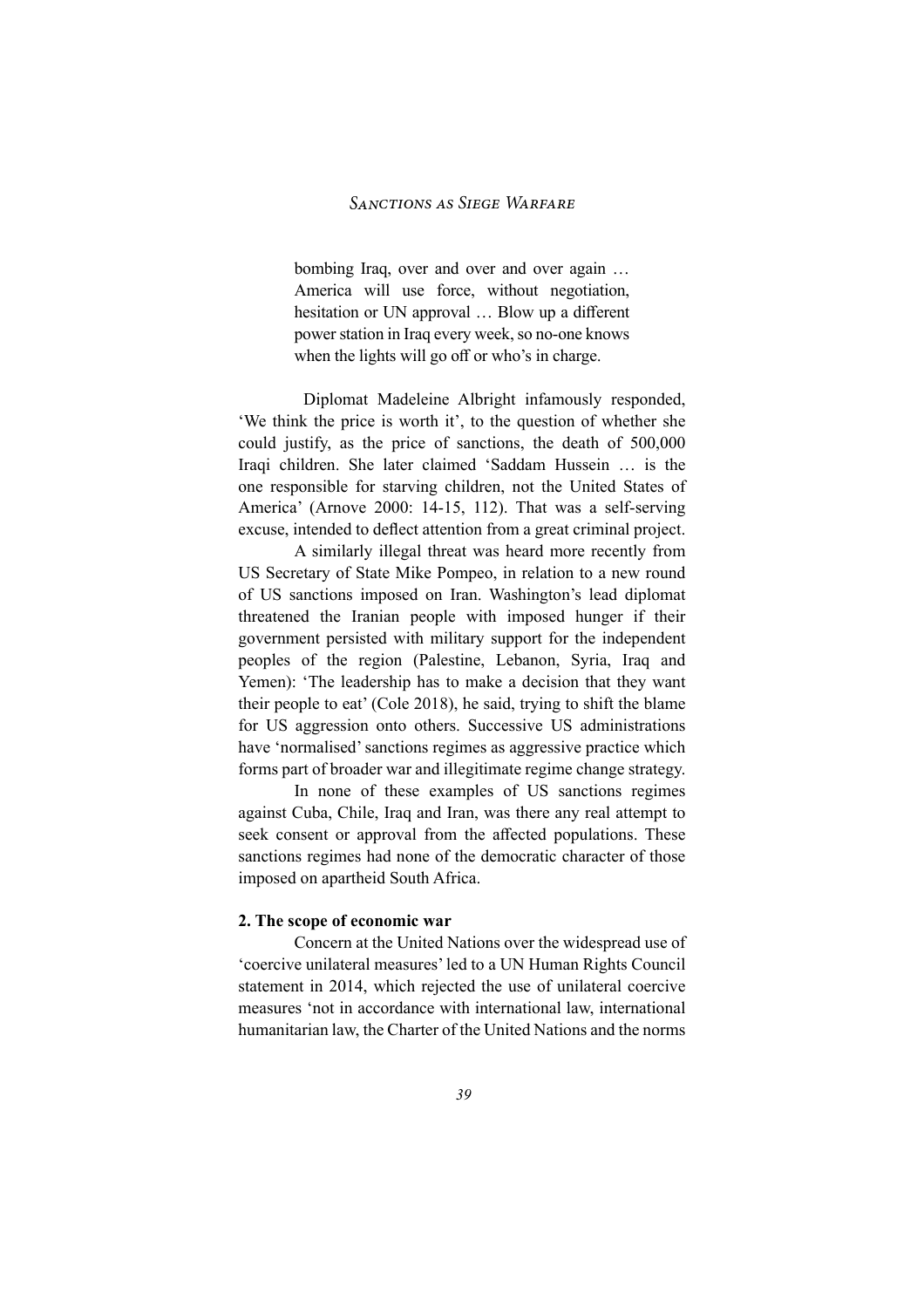and principles governing peaceful relations among states' (UNGA) 2014: 3). This was a welcome move.

Soon after, Mr Idriss Jazairy was appointed by the Human Rights Council as the first Special Rapporteur on the negative impact of the unilateral coercive measures on the enjoyment of human rights. This move was fairly plainly aimed at the USA and the European Union, which maintain unilateral sanctions on dozens of smaller countries. At the time of writing the European Union maintained measures against 34 countries and the USA had some form of direct sanctions against 25 countries (see Table 1). Those figures do not include countries affected by thematic sanctions regimes (against drugs, terrorism, etc.) and the many countries affected by 'third party' measures. In a number of cases there were parallel (but often differently defined) multilateral measures at the United Nations.

In 1996, the European Union imposed its own sanctions on the USA in response to Washington's strong unilateral 'third party' sanctions on states and companies doing business with Cuba (The Cuban Liberty and Democratic Solidarity (Libertad) Act of 1996, known as the Helms-Burton law). Those EU measures simply managed to secure some temporary exemptions for European companies. However, from 2009 onwards, beginning with the Obama administration, European banks were attacked with huge 'fines' for breaching US sanctions against Cuba, Iran and some other countries (See Table 2). That EU-US conflict escalated further in 2018, when the Trump administration arbitrarily reimposed sanctions on Iran.

Prior to 2009, most of the fines reported by the US Treasury's Office of Foreign Asset Control (OFAC) were on US citizens and residents, for such things as importing a box of Cuban cigars. Those fines amounted to a few million dollars per year. However, from 2009 onwards, apparently as part of the Democrat Party's 'smart power' doctrine (Barzegar 2008), the scope of Washington's economic penalties expanded rapidly into hundreds of millions of dollars. Individual companies, mostly European banks, were forced to 'settle' with huge individual payments to the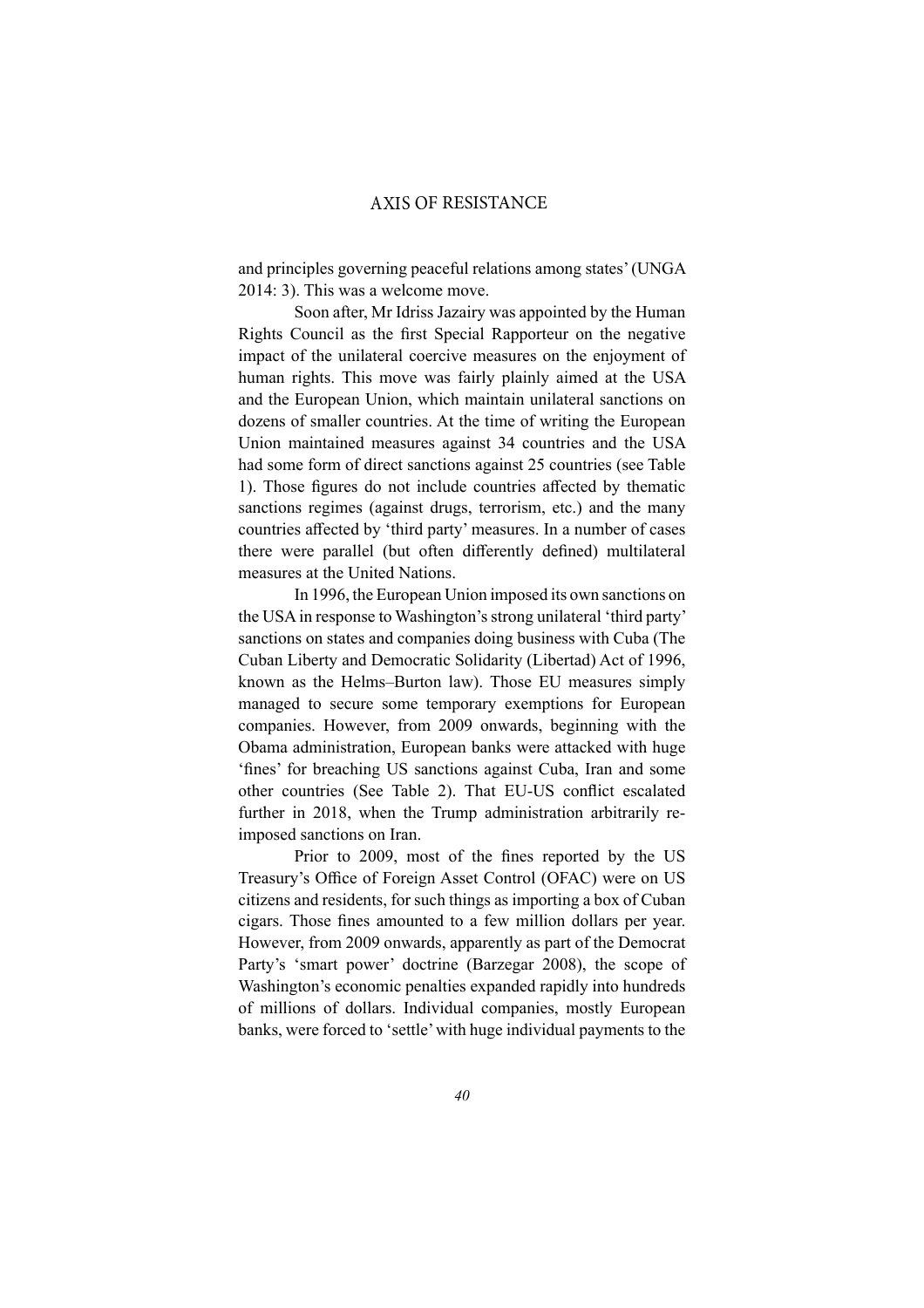# Table 1 Countries 'sanctioned' by the USA and the European Union

| Country                                                 | <b>USA</b> | European<br>Union | <b>United</b><br><b>Nations</b> |
|---------------------------------------------------------|------------|-------------------|---------------------------------|
| Afghanistan                                             |            | $\rm X$           | $\overline{\text{X}}$           |
| Balkans (6 countries)                                   |            |                   |                                 |
| <b>Belarus</b>                                          |            |                   |                                 |
| Bosnia and Herzegovina<br>Burundi                       |            |                   |                                 |
|                                                         |            |                   |                                 |
| Central African Republic<br>China                       |            |                   |                                 |
|                                                         |            |                   |                                 |
| Cuba                                                    | X          |                   |                                 |
| Dem Rep Congo                                           |            |                   |                                 |
| Egypt<br>Eritrea                                        |            |                   |                                 |
|                                                         |            |                   |                                 |
| Guinea                                                  |            |                   |                                 |
| Guinea-Bisseau                                          |            |                   |                                 |
| Haiti                                                   |            |                   |                                 |
| ran                                                     |            |                   |                                 |
| raq                                                     |            |                   |                                 |
| ebanon                                                  |            |                   |                                 |
| ibva                                                    |            |                   |                                 |
| Maldives                                                |            |                   |                                 |
|                                                         |            |                   |                                 |
| Moldova                                                 |            |                   |                                 |
| Montenegro<br>Myanmar (Burma)                           |            |                   |                                 |
|                                                         |            |                   |                                 |
| Nicaragua                                               |            |                   |                                 |
| North Korea (DPRK)                                      |            |                   |                                 |
| Russia                                                  |            |                   |                                 |
| Serbia                                                  |            |                   |                                 |
| Somalia<br>South Sudan                                  |            |                   |                                 |
|                                                         |            |                   |                                 |
| Sudan                                                   |            |                   |                                 |
| svria.                                                  |            |                   |                                 |
| Tunisia                                                 |            |                   |                                 |
| Ukraine                                                 |            |                   |                                 |
| <b>United States</b>                                    |            |                   |                                 |
| Venezuela                                               |            |                   |                                 |
| Yemen<br>Zimbabwe                                       |            |                   |                                 |
|                                                         |            |                   |                                 |
| Sources: European Union 2019; US Dept of Treasury 2019a |            |                   |                                 |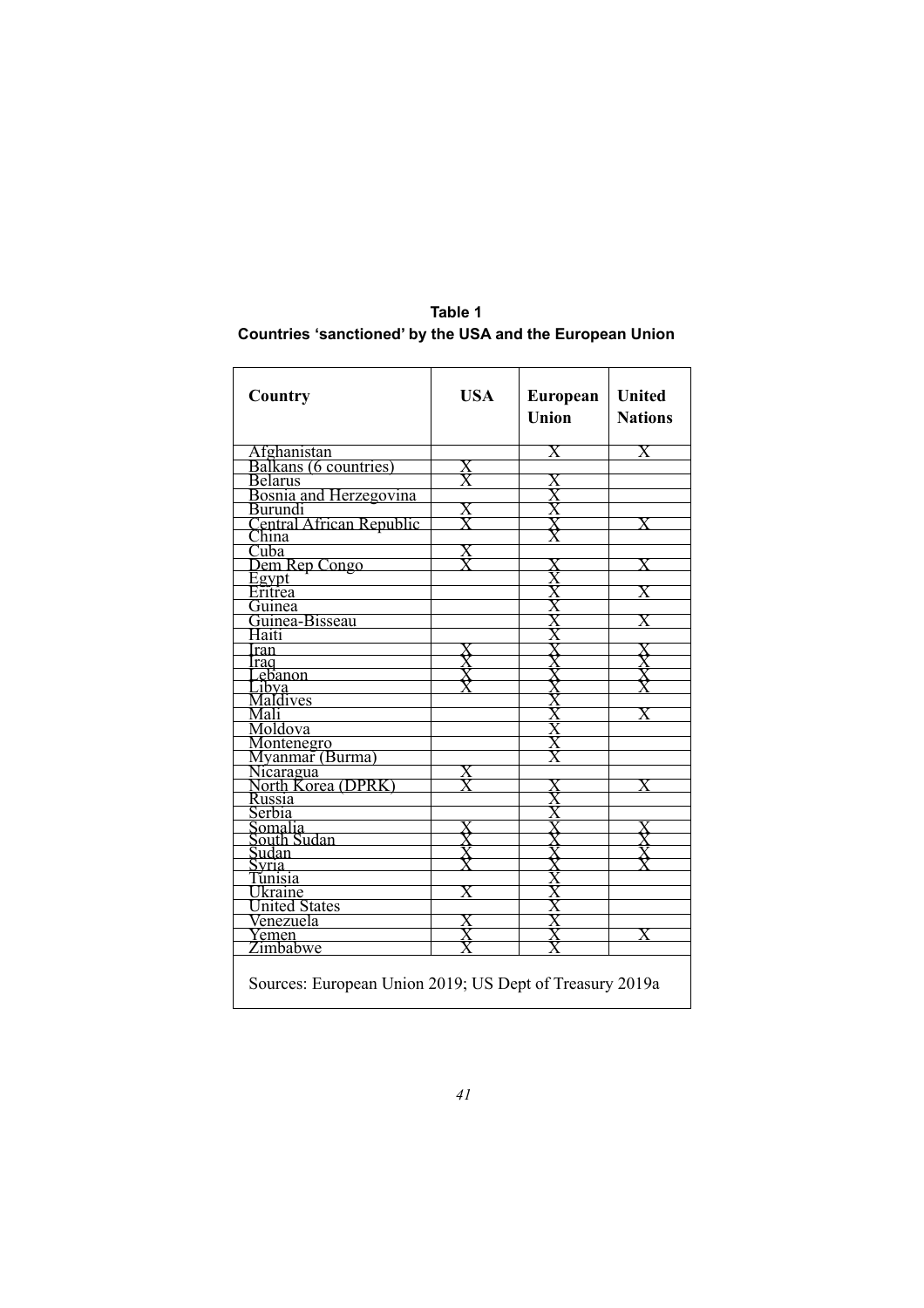US Treasury, effectively as the price for continuing to do business in the USA (see Table 2). In this way the third-party character of US unilateral sanctions, reinforced by unilateral laws against Cuba (Hoffman 1998), became far more aggressive. At the same time the then Secretary General of Amnesty International, Irene Khan, denounced the fact that 'millions of Cubans were being deprived of 'vital medicines and medical equipment' (Tution 2009)

| Year                                             | <b>Total USD</b><br>million | Of which the largest were<br>(USD million)                            |
|--------------------------------------------------|-----------------------------|-----------------------------------------------------------------------|
|                                                  |                             |                                                                       |
| 2008                                             | 3.5                         |                                                                       |
| 2009                                             | 772.4                       | Lloyds TSB 217m; Credit S<br>uisse 536m                               |
| 2010                                             | 200.7                       | Barclays Bank 176m                                                    |
| 2011                                             | 91.6                        | J.P. Morgan 88m                                                       |
| 2012                                             | 1,139.1                     | ING Bank 619m; HSBC Bank 375m;<br>Standard Chartered 132m             |
| 2013                                             | 137.1                       | Weatherford Intl 91m                                                  |
| 2014                                             | 1,205.2                     | BNP Paribas 963m;<br>Clearstream Banking 151m;<br>Fokker services 50m |
| 2015                                             | 8.9bn<br>$+599.7$           | BNP Paribas 8.9bn;<br>Credit Agricole 329m;<br>Commerzbank 258m       |
| 2016                                             | 21.6                        |                                                                       |
| 2017                                             | 119.5                       | Zhongxing Telecom 100m                                                |
| 2018                                             | 91                          | Société Générale SA 53m                                               |
| Source: US Dept. of Treasury 2019b; Raymond 2015 |                             |                                                                       |

**Table 2: OFAC Major Penalties, 2008-2018**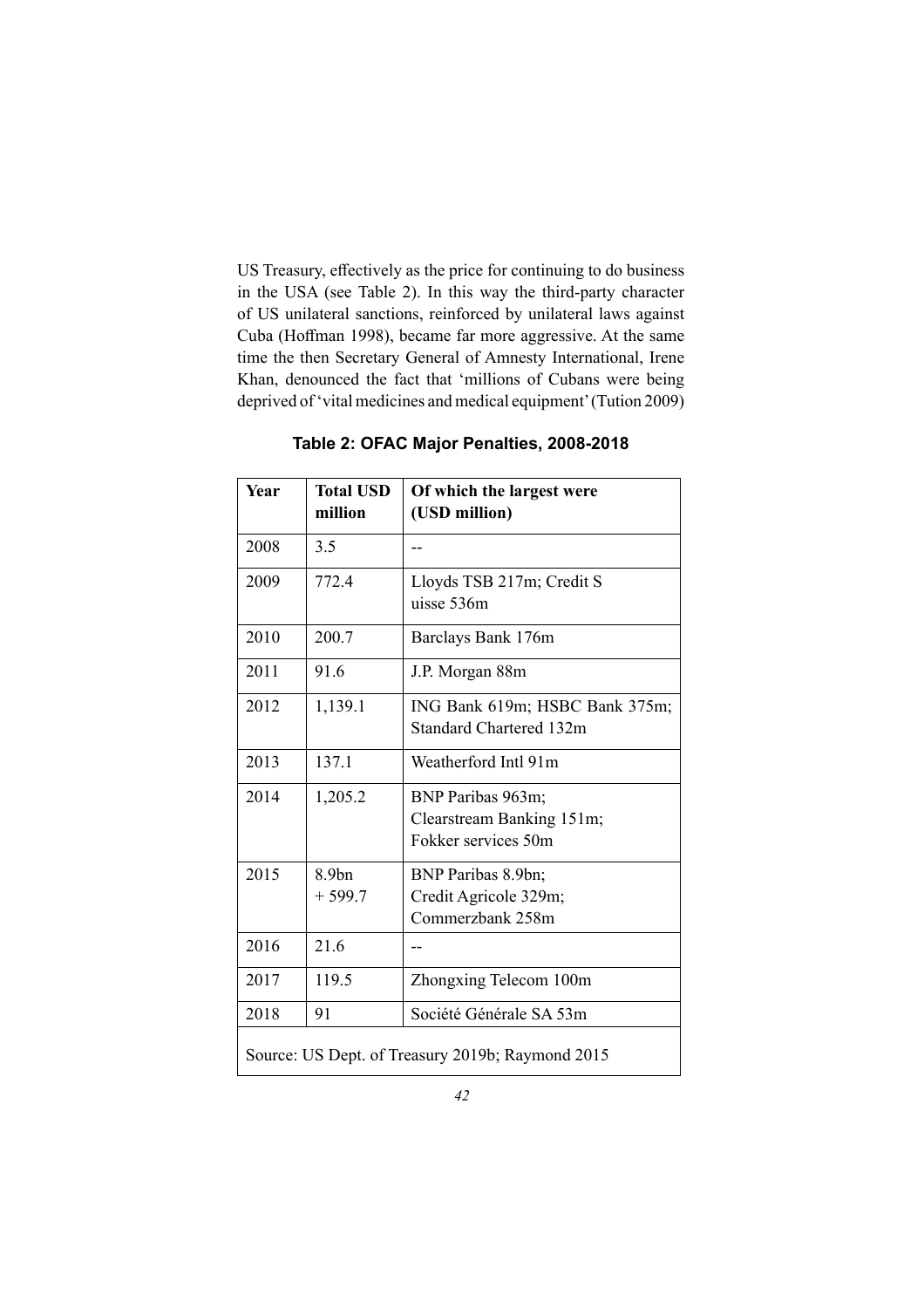These large fines on European banks were for multiple violations of US unilateral sanctions on Iran and Cuba, but also on Sudan, Libya, Sudan, Burma, Liberia and some of the thematic sanctions programs (such as the US program on 'weapons of mass destruction' and US drug programs). For example, the \$963m fine on BNP Paribas (in  $2014$ ) was for breaches of US sanctions on Sudan, Iran, Cuba and Burma; it seems that the year after this 2014 settlement a US court imposed an additional \$8.9 billion fine on the bank (Raymond 2015). The  $$619m$  fine on the ING Bank (in 2012) was for breaches of US sanctions on Cuba, Burma, Sudan, Libya and Iran; and the \$329m fine on Credit Agricole (in 2015) was for breaches of US sanctions on Sudan, Burma, Cuba and Iran (US Department of Treasury 2019b). The US was acting against its target countries, but also trying to enforce blockades on their targets' commerce with third parties.

Due to the scale of this economic aggression, concern reached the United Nations, where experts began to report on the humanitarian and legal implications. As Washington made a spectacle of trying deliver a small amount of aid to Venezuela - after imposing sanctions, seizing Venezuelan assets and designating an unelected opposition leader as the country's  $'$ interim president' – UN rapporteur Alfred de Zayas pointed out that US sanctions on Venezuela were 'killing ordinary people'. The 'economic warfare' practised by the US, EU and Canada were 'significant factors' that had hurt Venezuela's economy, he said (Selby-Green 2019), adding that US sanctions could amount to 'crimes against humanity', as they were contributing to 'needless deaths' (Webb 2019).

The UN's Special Rapporteur on the use of 'unilateral coercive measures', Idriss Jazairy, was similarly critical of the economic aggression. He said 'sanctions which can lead to starvation and medical shortages are not the answer to the crisis in Venezuela ... I am especially concerned to hear that these sanctions are aimed at changing the government of Venezuela' (UN News 2019). 'Coercion, whether military or economic, must never be used to seek a change in government in a sovereign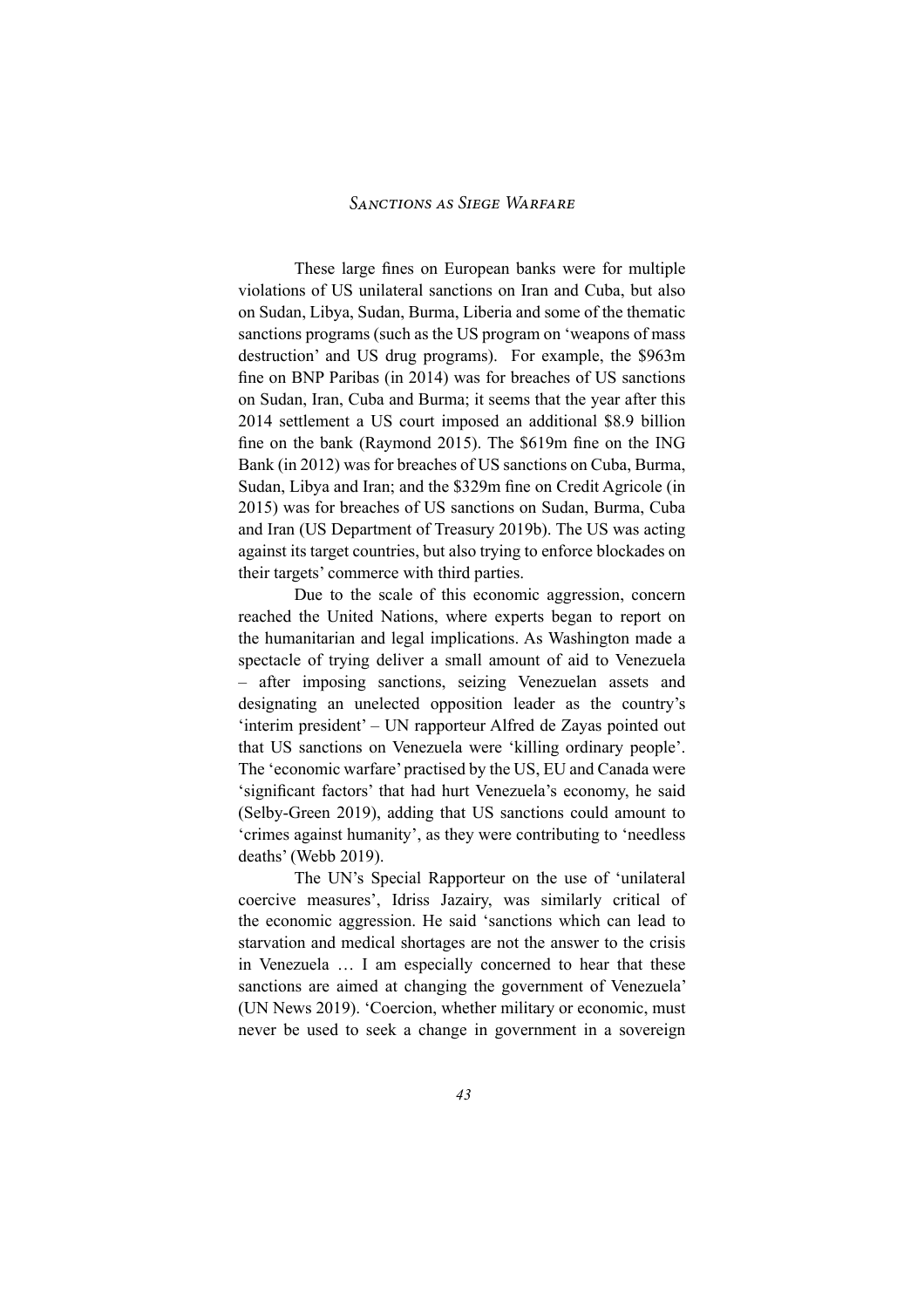state' he said (OHCHR 2019). The Trump administration made no effort to disguise its overt political interference. It was widely recognised that sanctions were part of Washington's efforts to overthrow the Venezuelan government 'and install a more business friendly regime' (Selby-Green 2019). 'Business friendly' was a euphemism for a plan for wide-scale privatisation, from which US companies would benefit through seizing control of the resources and productive assets of yet another oil-rich country (Parraga 2019).

US sanctions regimes often comprise a mixture of law and executive decree. The measures against Cuba date from 1962 and draw on older 'trading with the enemy' law. However, these measures have been supplemented by 1992 and 1996 laws and by presidential decrees (US Dept. of Treasury 2019c). The more recent US sanctions imposed on Syria have been by US executive orders in 2004, 2006, 2008, 2011 and 2012. These decrees have created a list of 'prohibited transactions and exempt transactions', with general and specific licenses (OFAC 2013). Decrees and discretionary licensing (e.g. to allow certain business transactions that suit particular US business interests) introduces a fair degree of arbitrariness. Political demands over the form, policies and even the individuals that Washington requires to be removed from foreign governments have been directly addressed in US law, e.g. in the Helms Burton law—1996 (Hoffmann 1998). Such demands have no basis in international law.

However, Washington managed to get UN Security Council support for sanctions on Iran in 2010 over that country's nuclear energy program. This was despite the fact that, as was well recognised, ordinary people would be hurt (Farshneshani  $2014$ ) and that any attempt to disarm that large country would be ineffective. The then CIA Director, Leon Panetta, said that 'sanctions could help weaken the regime [and] create serious economic problems' but they would probably not affect Iran's nuclear program (Vira 2010). Unsurprisinglly, the sanctions did limit access to finance and foreign exchange, decreasing investment and creating unemployment. That led to an economic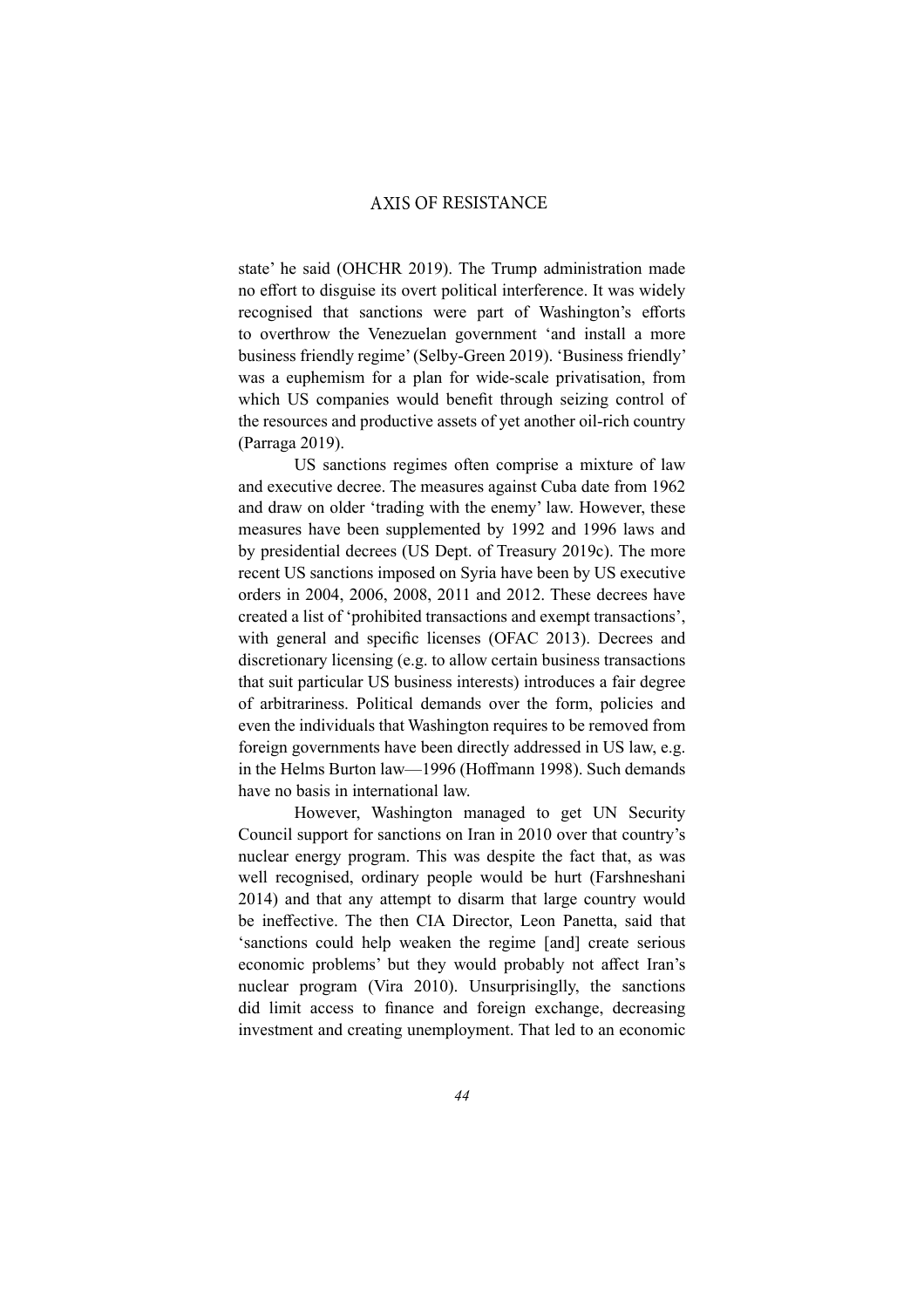slowdown, but also helped Iranian diversification, reducing its vulnerability to external factors (Majidi and Zaroum 2016).

The eventual nuclear agreement of 2015 (JCPOA) aimed to allow the intervening parties 'to gain confidence in the exclusively peaceful nature of Iran's [nuclear] programme ... [and would in exchange] produce the comprehensive lifting of all UN Security Council sanctions as well as multilateral and national sanctions related to Iran's nuclear programme, including steps on access in areas of trade, technology, finance and energy' (JCPOA 2015). But the JCPOA delivered very few of those benefits to Iran, as the US under President Trump reneged on the deal. While the EU made some moves to bypass US financial enforcement, most European companies were reluctant to risk their US investments by resuming business with Iran.

Parallel to the economic war on Iran were attempts to weaken the most effective resistance forces in the region. Washington imposed sanctions on Hezbollah (which had saved Lebanon from Israeli invasion and occupation) and on some of the Iran-linked Popular Mobilisation Units of Iraq (which had saved Iraq from DAESH). In late 2015 the US Congress passed the Hizbollah International Financing Prevention Act. The US Ambassador to Lebanon, Elizabeth Richard, said soon after that the 'main problem' in Lebanon was Hezbollah. Her government wanted 'to dismantle Hezbollah's international financial network [but also] help the Lebanese institutions and the Lebanese people' (Ayyoub 2016). These were nice sounding but deceptive words. Once again ordinary people were the likely subjects of the aggression. The Great Prophet Hospital in Beirut (owned by Hezbollah) could be targeted, as could Jihad al Bina, the Hezbollah NGO for construction contracting, along with various educational institutions 'with tens of thousands of students' (Aziz 2016). The US uses a variety of pretexts, including the claim that Hezbollah is a 'key player' in global narcotics trafficking and money laundering, so as 'to finance its military operations'. Hezbollah denies this and its Lebanese allies called on Washington to avoid 'collateral damage' (Arbid 2016).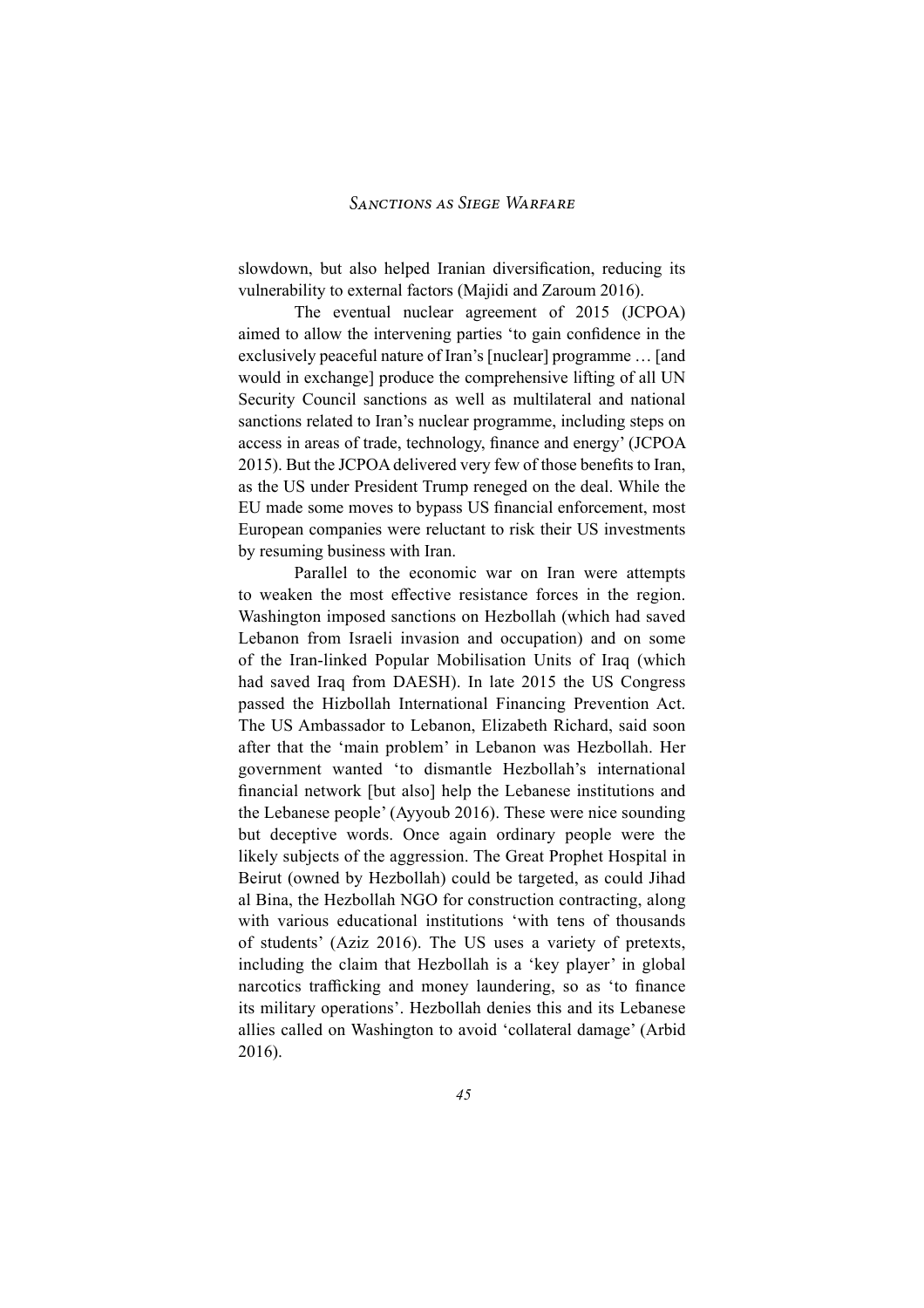#### **3. Resistance strategies**

The countries targeted by this economic warfare are typically relatively independent countries, with governments of one form or another. They have been forced to pay a price for that independence. The countries have responded in different ways, according to their circumstances and cultural traditions. There have been many moves towards self-sufficient strategies, as well as seeking strategic economic relationships with reliable partners. These moves to generate some relative immunity to sanctions can be seen, for example, in the recent histories of Syria and Iran (Maloney and Takevh 2011).

In Iran the strategy debate has been between liberals, who have pursued normalisation and greater openness with western countries, and 'principalists' ('hardliners', in western terminology) who stress the need for strategic relationships in a 'resistance economy'. The Supreme Leader Ayatollah Khamenei proposed the 'resistance economy' in response to the constant aggression, so as to be able to 'withstand shocks', to boost investment in energy and build a 'knowledge economy', alongside greater links with Russia and China (Toumaj 2014). The greater openness agenda, championed by President Rouhani, seemed to have made an advance with the JCPOA agreement of 2015; indeed, there were some economic gains over 2016-2017 (Bokhari 2017). However, Washington's scrapping of JCPOA commitments helped turn the logic of the debate back towards the resistance economy.

Perhaps the two most interesting contrasts in strategy are long term targets Cuba and North Korea (DPRK). Cuba has pursued a diplomatic path to undermine attempts by Washington to isolate the island. It does this with the understanding that it cannot physically escape its giant neighbour to the north, and so must seek some kind of coexistence, if not normalisation. It also has the advantage of strong historical links with most other Latin American and Caribbean countries, a common language and shared colonial and neo-colonial histories. Cuba has reinforced these bonds with its health cooperation programs, by which it sends doctors and trains thousands of foreign students in medicine.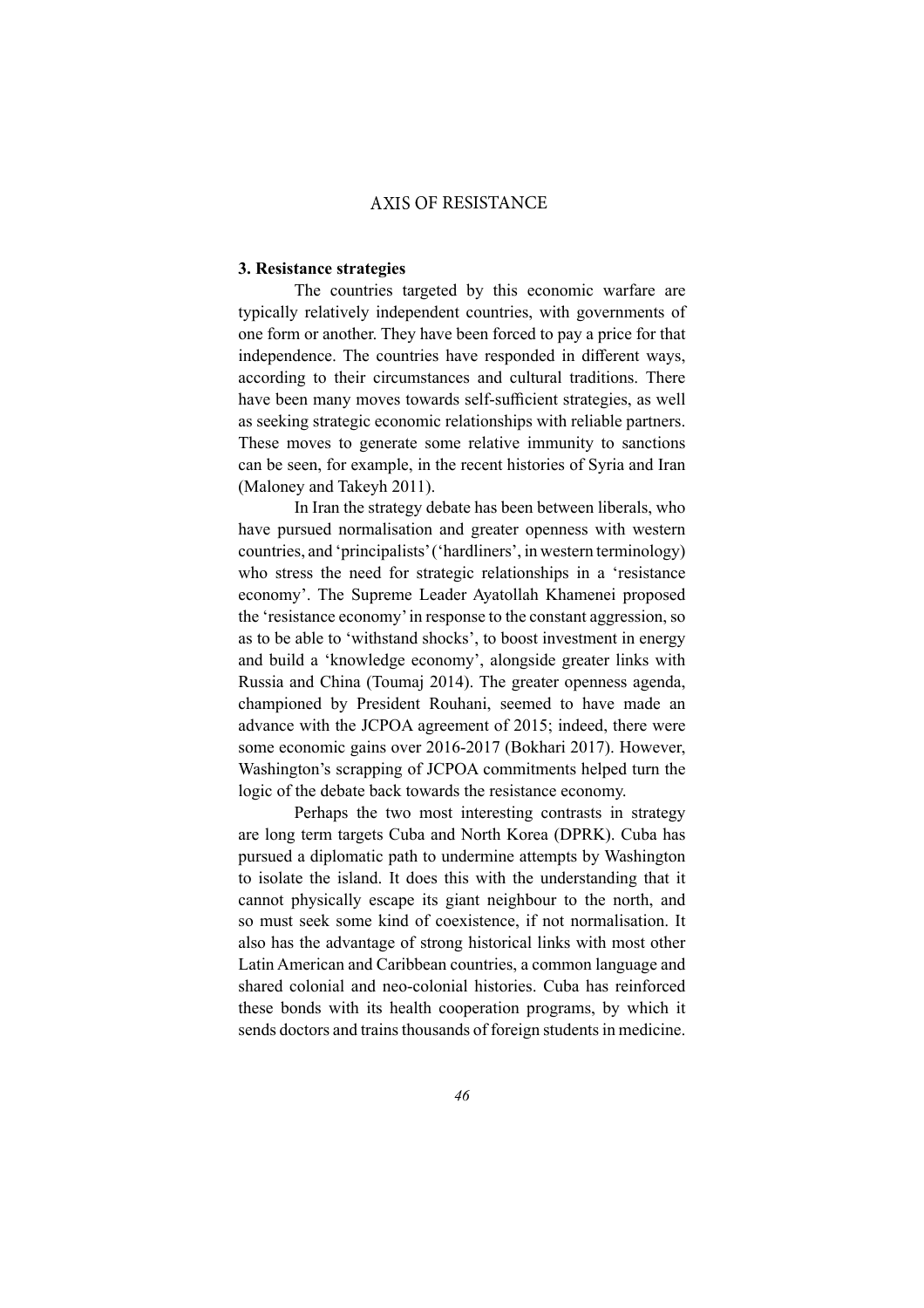Little Cuba has become the biggest trainer of foreign doctors in the world (Kirk and Erisman 2009). When the US took advantage of Cuba's economic depression in the 1990s, due to the collapse of trading relations with the Soviet Union (Anderson 2002), Cuba began a diplomatic offensive with yearly motions at the United Nations General Assembly. Over more than two decades the small nation achieved tremendous success. Between 1992 and 2018 the UN General Assembly voted against the US blockade of Cuba 27 times. Since 2015 the Cuban motion has gained the support of 191 states (MINREX 2018: 51-55, 78-79). In 2013 Cuba under President Raul Castro was elected to the Presidency of the 600 million person bloc, the Community of Latin American and Caribbean States (CELAC) (Henao 2013). In 2014, the Obama administration, when reopening diplomatic relations with the island, admitted that its isolation policy was 'outdated' and had 'failed', and that it was the USA which had become isolated (Baker 2014).

North Korea (the DPRK), which has always enjoyed good relations with Cuba, pursued a quite different strategy. After the demise of its strong political relations with China in recent decades, and after its own economic depression following the collapse of trade with the Soviet Union, the country had fewer options. Its official 'Juche' ideology stresses human beings as masters of their own destiny and carries a strong degree of selfreliance (Kurbanov 2019). Circumstances have also conditioned this approach. From the 1990s onwards the DPRK was surrounded by enemies (the former colonial power Japan; and a US military occupation in the south of the peninsula) and two more indifferent giant neighbours. The possibilities for partnerships were few. North Korea's response to aggression has been to reciprocate, at least verbally, to counter-threaten and give signs that it is not to be messed with (Green 2018). Developing nuclear weapons was a logical step for this reciprocal confrontationism.

UN sanctions over the country's deterrent nuclear weapons program were at first said to have had little impact on DPRK trade with its two largest partners, China and South Korea (Noland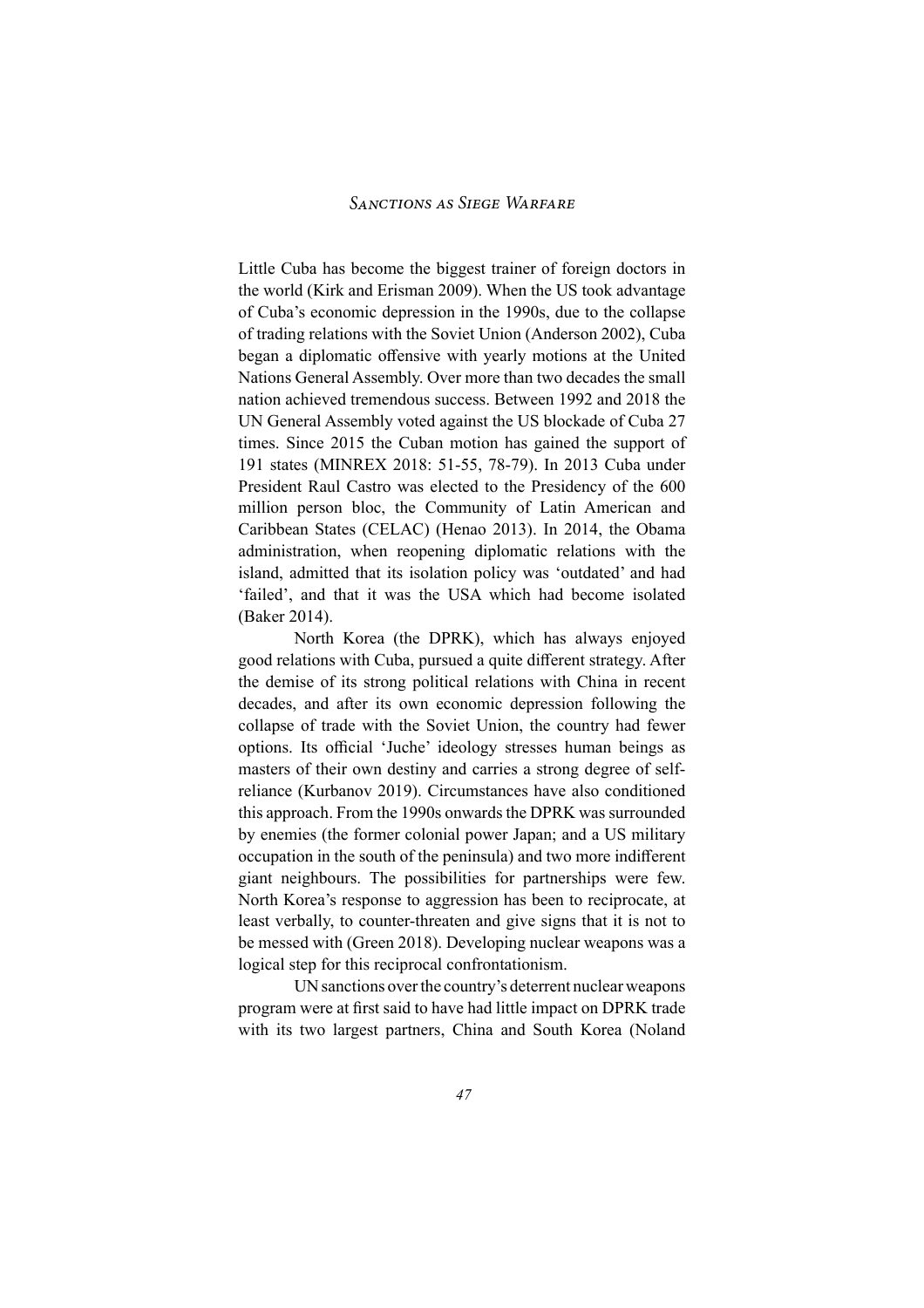2009). The DPRK did have 'extensive trading relationships' with China and Russia and, until recently, with South Korea (Nanto and Chanlett-Avery 2010). However, there is still relatively little impact from sanctions because of its 'very thin and fragile financial links to the rest of the world' (Noland 2010). Even a news site antagonistic to Pyongyang recognised that the hunger of the 1990s has not returned. Despite UN sanctions, trade with China has increased and there has been some internal 'marketisation', bringing some expanded livelihood options (Kang Mi Jin 2016).

In recent times North Korea's relations with Russia and China have improved, with both committed, at the least, to preventing the installation of another US puppet at their borders. Further, a new round of improved relations with South Korea, and the popular prospect of reunification, opens some real options (Power 2018). The greatest obstacle remains the US military presence, and Washington's fears over its own future role on the peninsula, if north and south Korea build closer relations. Those developments, in turn, have required greater diplomacy, at least to build confidence with Seoul and Beijing. Despite the nuclear threats in 2017, the embattled independent nation has launched a new diplomatic offensive. Yet, as is the case elsewhere, sanctions have become established as an everyday part of hybrid and siege warfare by the imperial power.

#### **Bibliography**

- Anderson, Tim (2002) 'Island Socialism: Cuban crisis and Structural Adjustment', *Journal of Australian Political Economy, Number 49, June, pp.56-86*
- Arbid, Jeremy (2016) 'Damage Control: Lebanon braces itself for US anti-Hezbollah law', Executive magazine, News Media, Beirut, April, pp.14-18, online: http://www.executive-magazine.com/economicspolicy/16297
- Arnove, Anthony (Ed) (2000) Iraq Under Siege: the deadly impact of sanctions *and war*, South End Press, Massachusetts
- Ayyoub, Sabah (2016) 'New US Ambassador to Lebanon: I came to Paralyse Hezbollah', Al Manar, 19 July, online: http://english.almanar.com.  $1b/1901$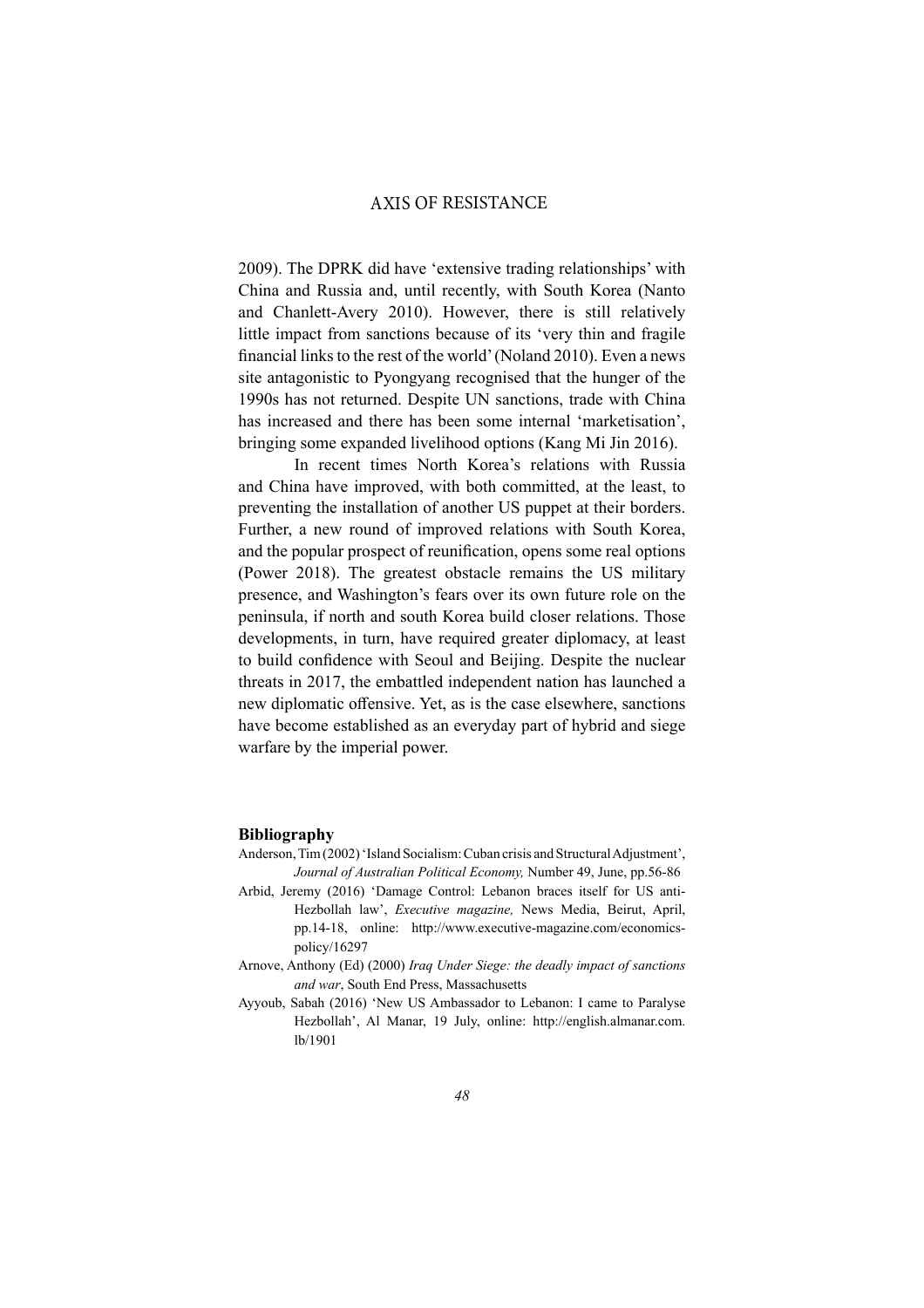- Aziz, Jean (2016) 'Will US Terrorism finance law do more harm than good in Lebanon?', Al Monitor, 11 May, online: https://www.al-monitor.com/ pulse/originals/2016/05/us-act-against-hezbollah-impact-lebanonbanks.html
- Baker, Peter (2014) 'U.S. to Restore Full Relations With Cuba, Erasing a Last Trace of Cold War Hostility', New York Times, 17 December, online: https://www.nytimes.com/2014/12/18/world/americas/us-cubarelations.html
- Barzehar, Kayhan (2008) 'Joseph Nye on Smart Power in Iran-U.S. Relations', Belfer Centre, 11 July, online: https://www.belfercenter.org/ publication/joseph-nye-smart-power-iran-us-relations
- Bokhari, Kamran (2017) 'Iran's economy is bouncing back', Geopolitical Futures, 2 February, online: https://geopoliticalfutures.com/iranseconomy-is-bouncing-back/
- Carter, Barry E. (1987) 'International Economic Sanctions: improving the haphazard U.S. Legal Regime', California Law Review, Vol 75, No 4, July, online: https://scholarship.law.georgetown.edu/cgi/viewcontent. cgi?article=2598&context=facpub
- Cole, Brendan (2018) 'Mike Pompeo says Iran mist listen to U.S. "if they want their people to eat"', *Newsweek*, 9 November, online: https://www. newsweek.com/mike-pompeo-says-iran-must-listen-us-if-they-wanttheir-people-eat-1208465
- European Union (2019) 'EU Sanctions Map', March, online: https://www. sanctionsmap.eu/#/main
- Farshneshani, Beheshteh (2014) 'In Iran, Sanctions Hurt the Wrong People', *New York Times*, 22 January, online: https://www.nytimes.com/ roomfordebate/2013/11/19/sanctions-successes-and-failures/in-iransanctions-hurt-the-wrong-people
- Garfield, Richard, Julia Devin and Joy Fausey (1995) 'The Health Impact of Economic Sanctions', Bulletin of the New York Academy of Medicine, Winter, 454-469, online: https://www.ncbi.nlm.nih.gov/ pubmed/10101382
- Green, Christopher (2018) 'The Modest Diplomatic Promise of North Korea's Charm Offensive', International Crisis Group, 11 March, online: https://www.crisisgroup.org/asia/north-east-asia/korean-peninsula/ modest-diplomatic-promise-north-koreas-charm-offensive
- Haass, Richard N. (1998) 'Economic Sanctions: too much of a bad thing', Brookings, 1 June, online: https://www.brookings.edu/research/ economic-sanctions-too-much-of-a-bad-thing/
- Henao, Luis Andres (2013) 'Cuba's Castro assumes CELAC presidency', The San Diego Union-Tribune, 28 January, online: https://www. sandiegouniontribune.com/sdut-cubas-castro-assumes-celac-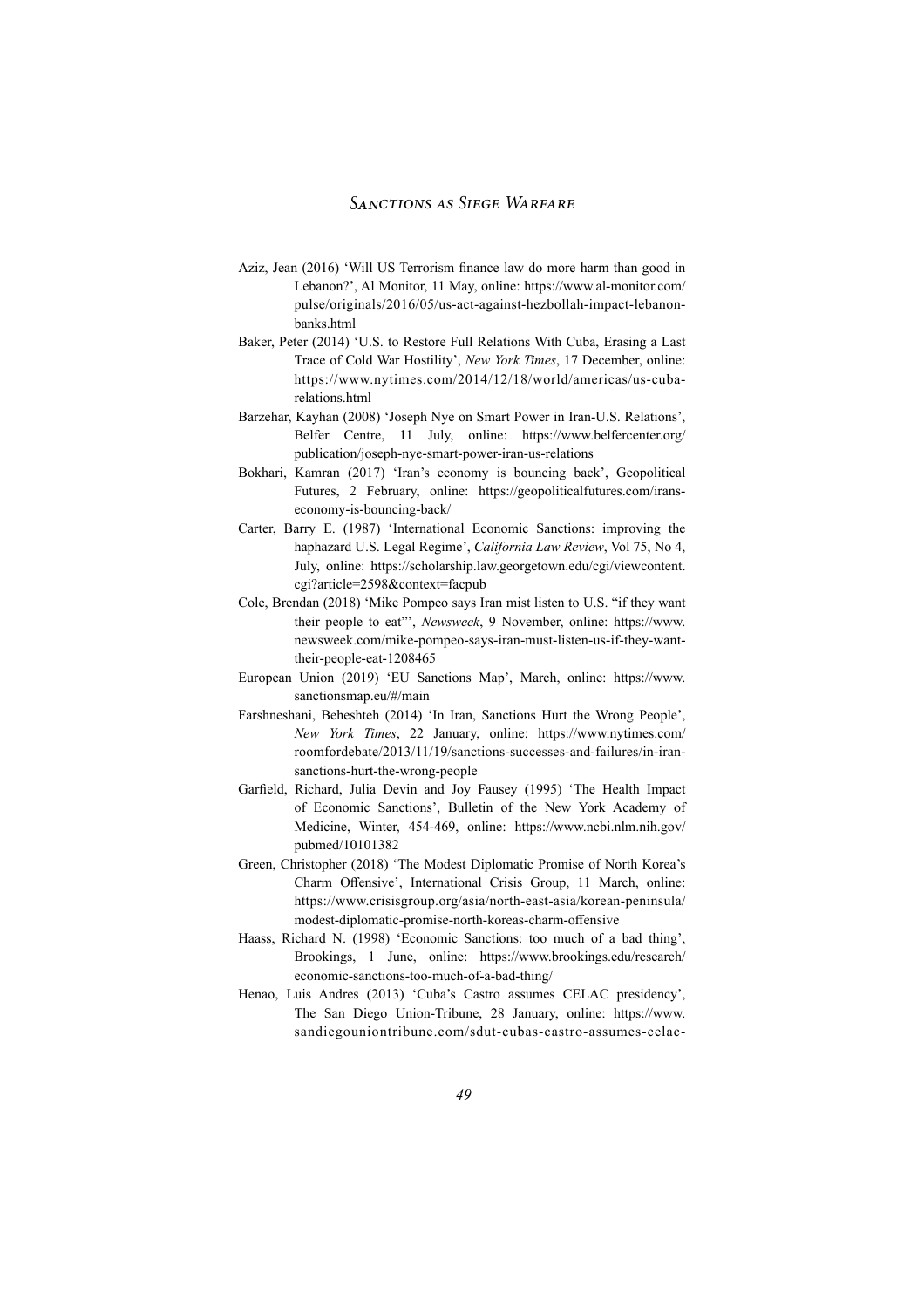presidency-2013jan28-story.html

- Hoffman, Bert (1998) 'The Helms-Burton law and its consequences for Cuba, the United States and Europe', paper at the Latin American Institute at the Free University of Berlin, Germany, 24-26 September online: http://lasa.international.pitt.edu/LASA98/Hoffmann.pdf
- JCPOA (2015) 'Joint Comprehensive Plan of Action', E3/EU+3 (China, France, Germany, the Russian Federation, the United Kingdom and the United States, with the High Representative of the European Union for Foreign Affairs and Security Policy) and the Islamic Republic of Iran, Vienna, Europarl, 14 July, online: http://www.europarl.europa. eu/cmsdata/122460/full-text-of-the-iran-nuclear-deal.pdf
- Kang Mi Jin (2016) 'How sanctions affected North Korea's economy in 2016', Daily NK, 26 December, online: https://www.dailynk.com/english/ how-sanctions-affected-north-korea/
- Kirk, John M and H. Michael Erisman (2009) Cuban Medical Internationalism, Palgrave MacMillan, New York
- Kornbluh, Peter (2017) 'Chile and the United States: Declassified Documents Relating to the Military Coup, September 11, 1973', National Security Archive Electronic Briefing Book No. 8, online: https://nsarchive2. gwu.edu/NSAEBB/NSAEBB8/nsaebb8i.htm
- Kurbanov, Sergei O. (2019) 'North Korea's juche ideology: indigenous communism or traditional thought?', Critical Asian Studies, DOI: 10.1080/14672715.2019.1566750
- Majidi, Ali Feghe and Zaahra Zaroum (2016) 'The Impact of sanctions on the economy of Iran', International Journal of Resistive Economics, vol. 4, issue 1, pp.84-99, online: https://econpapers.repec.org/article/ trdjournl/v 3a4 3ay 3a2016 3ai 3a1 3ap 3a84-99.htm
- Mallory, Lester (1960) '499. Memorandum From the Deputy Assistant Secretary of State for Inter-American Affairs (Mallory) to the Assistant Secretary of State for Inter-American Affairs (Rubottom)', FOREIGN RELATIONS OF THE UNITED STATES, 1958-1960, CUBA, VOLUME VI, Washington, 6 April, online: https://history.state.gov/ historicaldocuments/frus1958-60v06/d499
- Maloney, Suzanne and Ray Takeyh (2011) 'The Self-Limiting Success of Iran Sanctions', Brookings, 29 November, online: https://www.brookings. edu/articles/the-self-limiting-success-of-iran-sanctions/
- MINREX (2018) 'Cuba Blockade June 2018', 'On resolution 72/4 of the United Nations General Assembly entitled 'Necessity of ending the economic, commercial and financial blockade imposed by the United States of America against Cuba', 48-83, online: http://www.cubavsbloqueo.cu/ sites/default/files/InformeBloqueo2018/informe bloqueo 2018ingles. pdf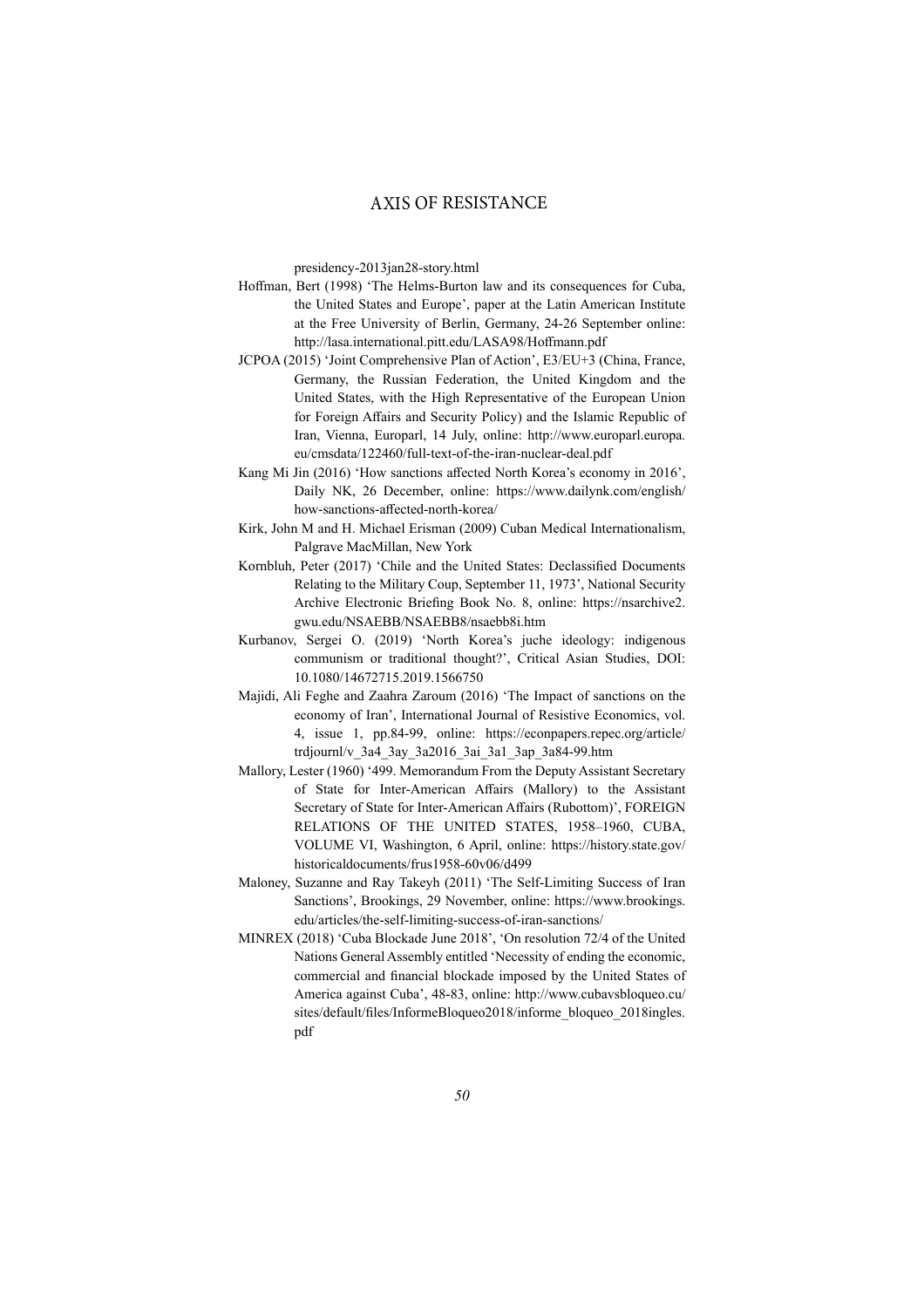- Nanto, Dock and Emma Chanlett-Avery (2010) 'North Korea: Economic Leverage and Policy'. Congressional Research Service, 22 Jan, online: http://www.nkeconwatch.com/nk-uploads/1-2010-Economicleverage.pdf
- Noland, Marcus (2009) 'The (Non) Impact of UN Sanctions on North Korea', East-West Center Working Papers, Economics Series, No. 98, East-West Center, Washington DC, online: https://www.eastwestcenter.org/ publications/non-impact-un-sanctions-north-korea
- Noland, Marcus (2010) 'Why Sanctions can hurt North Korea', Council on Foreign Relations, 4 August, online: https://www.cfr.org/interview/ why-sanctions-can-hurt-north-korea
- OFAC (2013) 'Syria Sanctions Program', Department of Treasury, 2 August update, online: https://www.treasury.gov/resource-center/sanctions/ programs/documents/syria.pdf
- OHCHR (2019) 'Venezuela sanctions harm human rights of innocent people, UN expert warns', Office of the High Commissioner for Human Rights, 31 January, online: https://www.ohchr.org/en/NewsEvents/ Pages/DisplayNews.aspx?NewsID=24131&LangID=E
- OLC (1962) 'Legal and Practical Consequences of a Blockade of Cuba', Memorandum, Office of Legal Counsel, US Department of Justice, 19 October, online: https://fas.org/irp/agency/doj/olc/cuba.pdf
- Pape, Robert A. (1998) 'Why Economic Sanctions Still do not work', International Security, Volume 23, Issue 1, Summer, p.66-77, online: https://www.mitpressjournals.org/doi/10.1162/isec.23.1.66
- Parraga, Marianna (2019) 'Venezuela's Guaido readies to open up oil industry after years of nationalization', Reuters, 13 March, online: https://www. reuters.com/article/us-venezuela-politics-energy-law/venezuelasguaido-readies-to-open-up-oil-industry-after-years-of-nationalizationidUSKBN1QT2HP
- Power, John (2018) 'Could Hong Kong's 'one country, two systems' work for Korea?', SCMP, 27 October, online: https://www.scmp.com/weekasia/geopolitics/article/2170456/could-hong-kongs-one-country-twosystems-work-korea
- Preston, Julia (1993) 'End sanctions, Mandela says', Washington Post, 25 September, online: www.washingtonpost.com/archive/ politics/1993/09/25/end-sanctions-mandela-says/0d6536b1-86bf-4526-9665-50a591178c7c
- Raymond, Nate (2015) 'BNP Paribas sentenced in \$8.9 billion accord over sanctions violations', Reuters, 2 May, online: https://www. reuters.com/article/us-bnp-paribas-settlement-sentencing/bnpparibas-sentenced-in-8-9-billion-accord-over-sanctions-violationsidUSKBN0NM41K20150501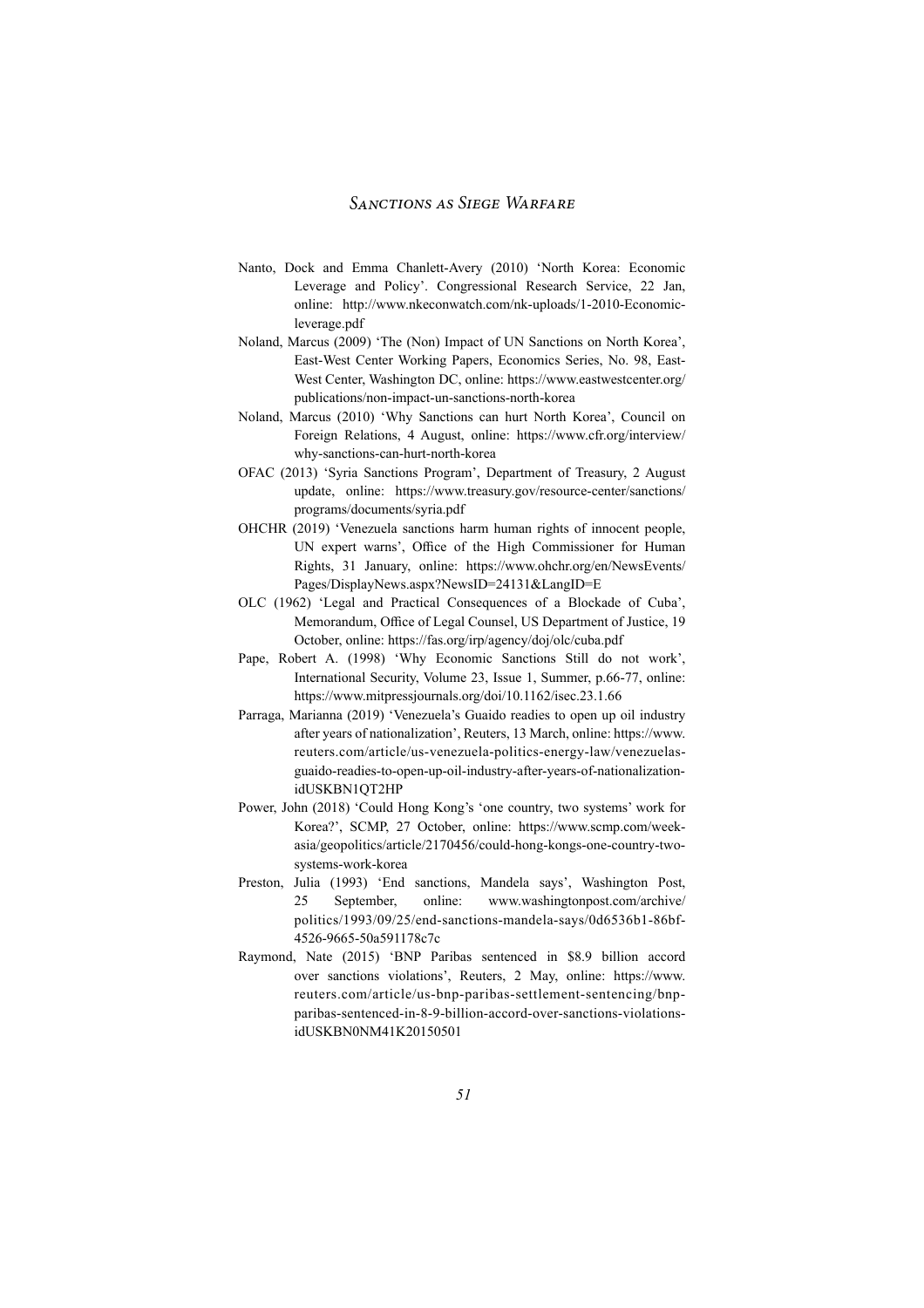- Reddy, E.S. (1965) 'Notes on the Origins of the Movement for Sanctions against South Africa', Paper for the UN Special Committee against Apartheid, South African History Online, February, online: https://www.sahistory. org.za/archive/notes-origins-movement-sanctions-against-southafrica-es-reddy
- Selby-Green, Michael (2019) 'Venezuela crisis: former UN rapporteur says US sanctions are killing citizens', The Independent, 26 January, online: https://www.independent.co.uk/news/world/americas/venezuela-ussanctions-united-nations-oil-pdvsa-a8748201.html
- Shneyer, Paul A. and Virginia Barta (1981) 'The legality of the U.S. Economic Blockade of Cuba under International Law', Case Western Reserve Journal of International Law, Vol 13 Issue 3, 450-482
- Toumaj, Amir (2014) 'Iran's economy of resistance: implications for future sanctions', Nov, American Enterprise Institute, 17 November, online: http://www.aei.org/publication/irans-economy-resistanceimplications-future-sanctions/
- Tution, Mark (2009) 'Report: US sanctions put Cubans health at risk', CNN, 2 Sept, online: http://edition.cnn.com/2009/HEALTH/09/01/amnesty. cuba.health/
- UN News (2019) 'Independent UN rights expert calls for compassion, not sanctions on Venezuela', 31 January, online: https://news.un.org/en/ story/2019/01/1031722
- UNGA (2014) 'Human Rights and Unilateral Coercive Measures', United Nations General Assembly, A/HRC/27/L.2, 18 September, online: https://documents-dds-ny.un.org/doc/UNDOC/LTD/G14/164/28/ PDF/G1416428.pdf?OpenElement
- US Dept. of Treasury (2019a) 'Active Sanctions Programs', March, online: https://www.treasury.gov/resource-center/sanctions/programs/pages/ programs.aspx
- US Dept. of Treasury (2019b) 'Civil Penalties and enforcement information', online: https://www.treasury.gov/resource-center/sanctions/CivPen/ Pages/civpen-index2.aspx
- US Dept. of Treasury (2019c) 'Cuba Sanctions', Resource Center, online: https:// www.treasury.gov/resource-center/sanctions/programs/pages/cuba. aspx
- Vira, Varun (2010) 'Sanctions on Iran: Reactions and Impact', Critical Threats, 28 September, online: https://www.criticalthreats.org/analysis/ sanctions-on-iran-reactions-and-impact
- Webb, Whitney (2019) 'Former UN expert: US sanctions in Venezuela largely responsible for crisis, possible 'crime against humanity'', Mint Press, 28 January, online: https://www.mintpressnews.com/former-unexpert-us-sanctions-venezuela-largely-responsible-crisis-possible-